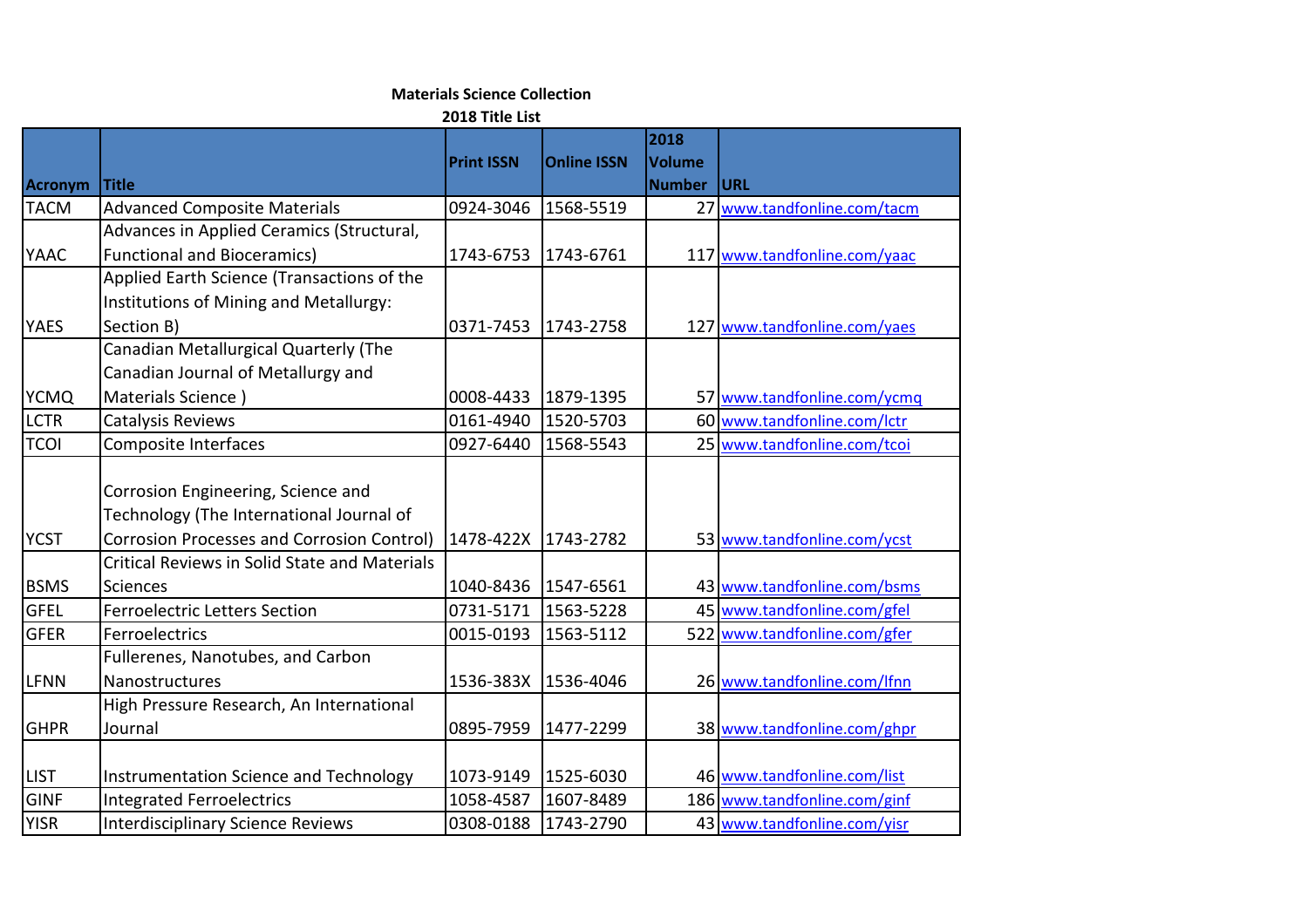|             | <b>International Journal of Cast Metals</b>          |           |           |                             |
|-------------|------------------------------------------------------|-----------|-----------|-----------------------------|
| <b>YCMR</b> | Research                                             | 1364-0461 | 1743-1336 | 31 www.tandfonline.com/ycmr |
|             | International Journal of Geotechnical                |           |           |                             |
| <b>YJGE</b> | Engineering                                          | 1938-6362 | 1939-7879 | 12 www.tandfonline.com/yjge |
|             | <b>International Journal of Polymer Analysis</b>     |           |           |                             |
| <b>GPAC</b> | and Characterization                                 | 1023-666X | 1563-5341 | 23 www.tandfonline.com/gpac |
| <b>YIMR</b> | <b>International Materials Reviews</b>               | 0950-6608 | 1743-2804 | 63 www.tandfonline.com/yimr |
| <b>YWPJ</b> | <b>International Wood Products Journal</b>           | 2042-6445 | 2042-6453 | 9 www.tandfonline.com/ywpj  |
|             | Ironmaking & Steelmaking (Processes,                 |           |           |                             |
| <b>YIRS</b> | <b>Products and Applications)</b>                    | 0301-9233 | 1743-2812 | 45 www.tandfonline.com/yirs |
| <b>GADH</b> | Journal of Adhesion                                  | 0021-8464 | 1545-5823 | 94 www.tandfonline.com/gadh |
|             |                                                      |           |           |                             |
| <b>TAST</b> | Journal of Adhesion Science and Technology 0169-4243 |           | 1568-5616 | 32 www.tandfonline.com/tast |
|             | Journal of Biomaterials Science, Polymer             |           |           |                             |
| <b>TBSP</b> | Edition                                              | 0920-5063 | 1568-5624 | 29 www.tandfonline.com/tbsp |
|             | Journal of Electromagnetic Waves and                 |           |           |                             |
| <b>TEWA</b> | Applications                                         | 0920-5071 | 1569-3937 | 32 www.tandfonline.com/tewa |
| <b>UEGM</b> | Journal of Energetic Materials                       | 0737-0652 | 1545-8822 | 36 www.tandfonline.com/uegm |
|             | Journal of Macromolecular Science, Part B:           |           |           |                             |
| <b>LMSB</b> | Physics                                              | 0022-2348 | 1525-609X | 57 www.tandfonline.com/lmsb |
|             |                                                      |           |           |                             |
| LWCT        | Journal of Wood Chemistry and Technology             | 0277-3813 | 1532-2319 | 38 www.tandfonline.com/lwct |
|             |                                                      |           |           |                             |
| <b>LMMP</b> | <b>Materials and Manufacturing Processes</b>         | 1042-6914 | 1532-2475 | 33 www.tandfonline.com/Immp |
| <b>YMHT</b> | Materials at High Temperatures                       | 0960-3409 | 1878-6413 | 35 www.tandfonline.com/ymht |
| <b>YMRI</b> | Materials Research Innovations Online                | 1432-8917 | 1433-075X | 22 www.tandfonline.com/ymri |
| <b>YMST</b> | Materials Science and Technology                     | 0267-0836 | 1743-2847 | 34 www.tandfonline.com/ymst |
|             | Materials Technology (Advanced                       |           |           |                             |
| <b>YMTE</b> | Performance Materials)                               | 1066-7857 | 1753-5557 | 33 www.tandfonline.com/ymte |